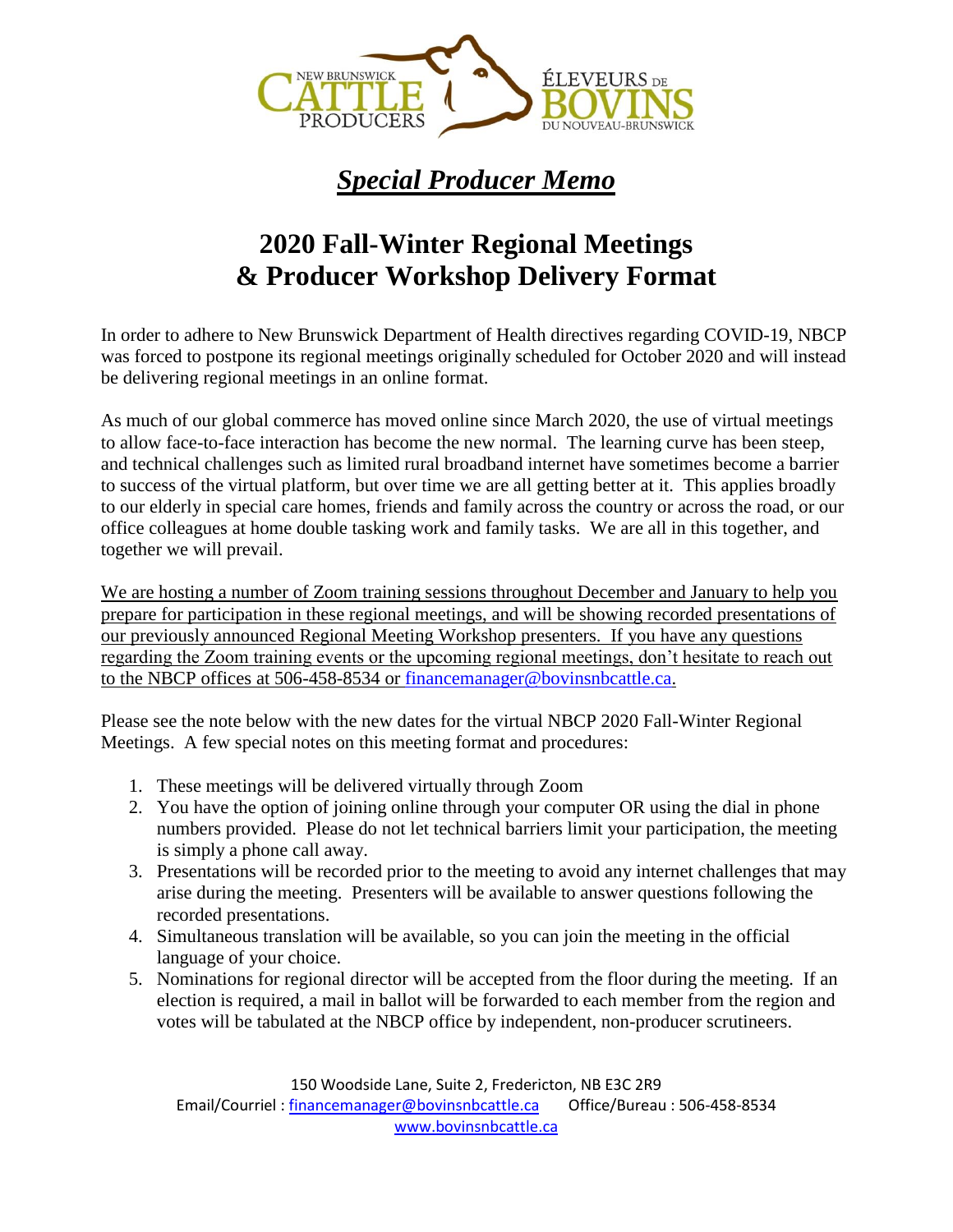

### **2020 Fall-Winter Production Management Workshops**

#### **Risk Management Strategies, Verified Beef Production Plus, Value-Added Calf-Club Development, Livestock Transportation Regulation Changes and Humane Animal Handling**

Creating opportunities to put more dollars in cattle producers' jeans is priority #1 for the New Brunswick Cattle Producers Association. As we have done over the past several years, a series of management workshops are being presented prior to NBCP regional meetings specifically to support producer profitability.

2020 has brought new challenges and opportunities to the doorstep of NB beef operations as the Covid-19 pandemic literally changed the way we live our lives and conduct business. Early in the pandemic, market uncertainly and price volatility was understandably a great cause of concern for NBCP members. Thankfully, the Canadian beef market has remained strong and volatility has dissipated.

The Federal Government's Covid-19 response for agriculture was very clear: *Use the risk management programs currently available, ad hoc programs are not being considered until further notice*. With this understanding the NBCP, with support from the Canadian Cattlemen's Association and Beef Farmers of Ontario, set out to explore how Maritime beef producers can best utilize the current suite of Business Risk Management programs available.

MNP Accountants has been contracted to complete 5-case studies on how the AgriStability program can be used by cattle operations and will provide an update on this project, provide some background on what beef farmers should, and should not, expect from the AgriStability program and provide a general overview of risk management options available to beef operators during the afternoon workshops.

We will also host Amy Higgins from the Maritime Beef Council to provide updates on the various projects underway at MBC, including the Verified Beef Production Plus and data management programs and the development of Calf and Feedlot clubs around the Maritimes. To wrap up the agenda, Jonathan Wort from Perennia Food & Agriculture Inc. will provide an overview of the recent changes to livestock transportation regulations and the impact they may have on your farm.

Please see the detail below for dates, times and locations for the Pre-Meeting Workshops and NBCP Regional Meetings, which will follow. Note that in order to accommodate our guest speakers, several Districts have been combined to host these events, but the election of Regional Directors will be completed, as necessary.

#### *For more information or to register for this event please call Brenda at 506-458-8534 or email*  [financemanager@bovinsnbcattle.ca](mailto:financemanager@bovinsnbcattle.ca)

150 Woodside Lane, Suite 2, Fredericton, NB E3C 2R9 Email/Courriel [: financemanager@bovinsnbcattle.ca](mailto:financemanager@bovinsnbcattle.ca) Office/Bureau : 506-458-8534 [www.bovinsnbcattle.ca](http://www.bovinsnbcattle.ca/)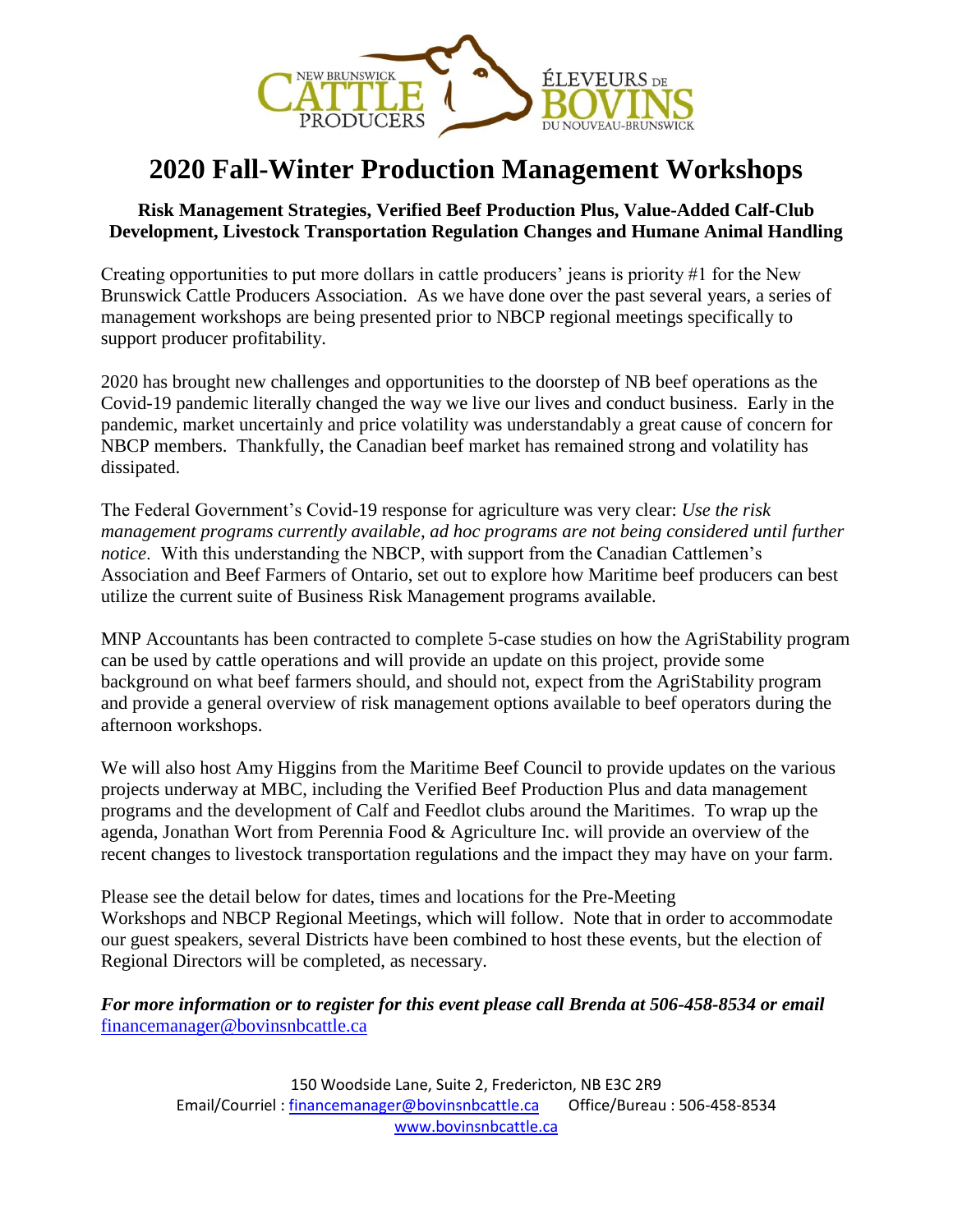

## **On-line Zoom Training & Producer Workshop Schedule**

#### **1. Tuesday, December 15, 2020**

8:00 PM Welcome & Introductions 8:05PM Zoom Training Presentation *Kaylee Sheets* 8:30PM Humane Animal Handling & Livestock Transportation Regulations *Jonathan Wort, Perennia Food & Agriculture Inc.*

#### **Zoom Link**

<https://zoom.us/j/99539839850?pwd=eHQxY1pERGJPZFNnN0VpR2Y1Q0t3UT09> Meeting ID: 995 3983 9850 Passcode: 989037

#### **2. Thursday, December 17, 2020**

| 12:00 PM | Welcome & Introductions |  |
|----------|-------------------------|--|
|----------|-------------------------|--|

- 12:05 PM Zoom Training Presentation (French Simultaneous Translation provided) *Kaylee Sheets*
- 12:30 PM Humane Animal Handling & Livestock Transportation Regulations *Jonathan Wort, Perennia Food & Agriculture Inc.*

#### **Zoom Link**

<https://zoom.us/j/95077692515?pwd=QXRDN0NDcUdKUXgzYmJGS2s0Nk9iQT09>

Meeting ID: 950 7769 2515 Passcode: 748645

#### **3. Tuesday, December 22, 2020**

- 8:00 PM Welcome & Introductions
- 8:05PM Zoom Training Presentation (French Simultaneous Translation provided) *Kaylee Sheets*
- 8:30PM Maritime Beef Council Update, Verified Beef Production Plus *Amy Higgins, Industry Coordinator, Maritime Beef Council*

#### **Zoom Link**

<https://zoom.us/j/94950431202?pwd=RzFxaUhKa3htbm44djRQTTdWUzNWQT09> Meeting ID: 949 5043 1202

Passcode: 938425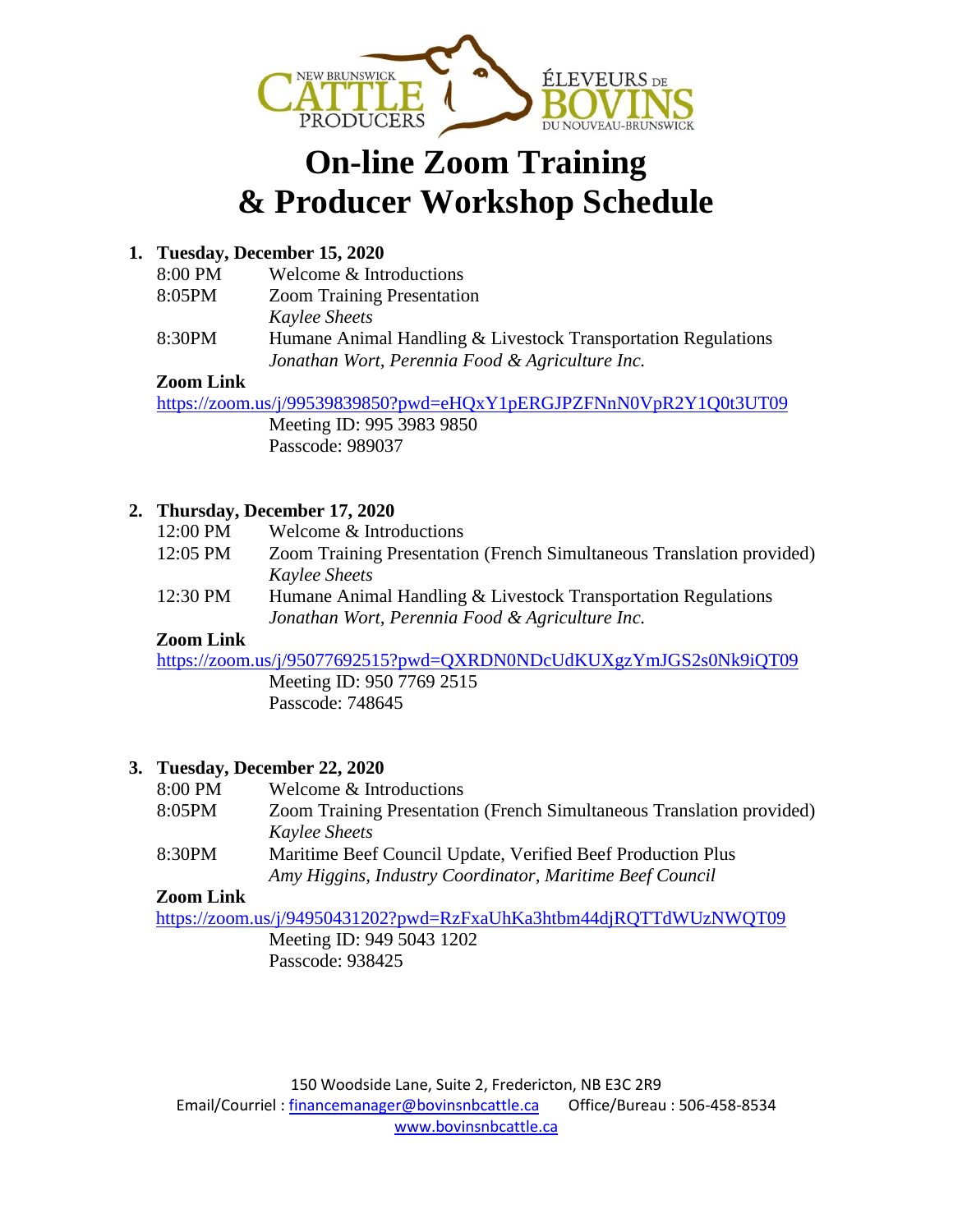

#### **4. Tuesday, January 5, 2021**

| 8:00 PM | Welcome & Introductions                    |
|---------|--------------------------------------------|
| 8:05 PM | <b>Zoom Training Presentation</b>          |
|         | <b>Kaylee Sheets</b>                       |
| 8:30 PM | Agri-Stability Case Study Project Workshop |
|         | <b>Steve Funk, MNP Accountants</b>         |

#### **Zoom Link**

<https://zoom.us/j/96513834469?pwd=OEhZU3ZuTmwrS3o5ZFVFN1lMOWM5dz09> Meeting ID: 965 1383 4469 Passcode: 079751

#### **5. Thursday, January 7, 2021**

| 12:00 PM | Welcome & Introductions                    |
|----------|--------------------------------------------|
| 12:05 PM | <b>Zoom Training Presentation</b>          |
|          | <b>Kaylee Sheets</b>                       |
| 12:30 PM | Agri-Stability Case Study Project Workshop |
|          | <b>Steve Funk, MNP Accountants</b>         |

#### **Zoom Link**

<https://zoom.us/j/92544595658?pwd=bnVDSHNLR0RNZUowM0hpRXcycHZWUT09>

Meeting ID: 925 4459 5658

Passcode: 903925

#### **Note: All Workshops Will Be Recorded and Available for Viewing in English and French on the New Brunswick Cattle Producers YouTube Channel:**  [https://www.youtube.com/channel/UCxYGEzk8a5phDV\\_G3-A3Qig](https://www.youtube.com/channel/UCxYGEzk8a5phDV_G3-A3Qig)

If planning to join one of the above workshops via the Zoom app OR by internet browser, attendees should ensure that they have working speakers and that there is a working microphone or headset (headphones with a built-in microphone is one example) prior to the Zoom training. A webcam is NOT required however if planning to use one, please ensure that your browser will allow access to your microphone/camera. If unsure, simply ask the Tech once you're in the workshop

If you encounter any issues with allowing those permissions, please use the following resources: Mac/iOS Users: [Camera/Audio Permissions](https://support.zoom.us/hc/en-us/articles/360016688031-Using-the-Zoom-Client-and-Zoom-Rooms-with-macOS) Windows Users: [Windows Camera/Mic Permissions](https://answers.syr.edu/pages/viewpage.action?pageId=113967455)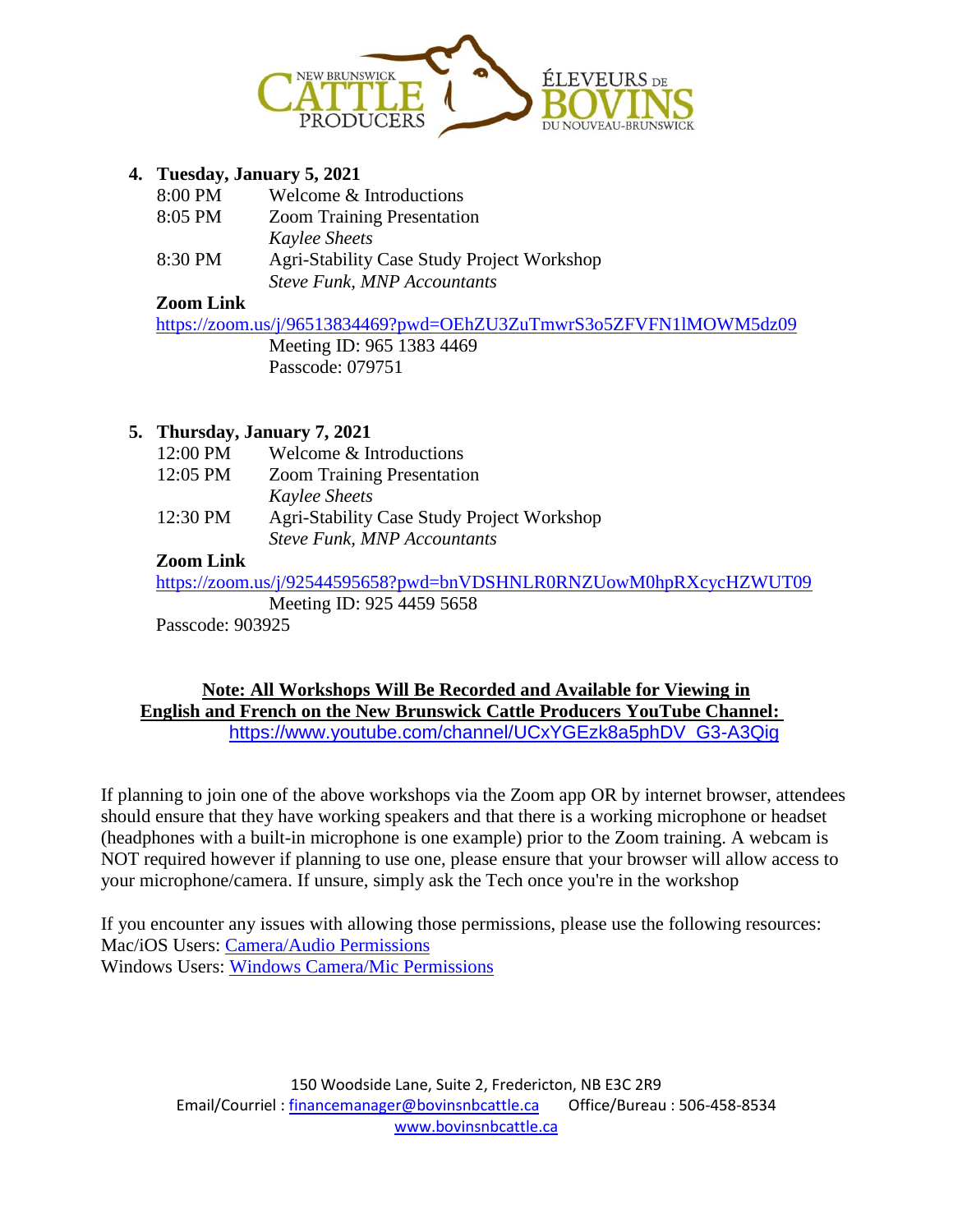

### **In order to make this a valuable and positive experience for all, we have a few instructions included below.**

The platform you will be using is ZOOM. The platform supports users on PC, Mac, Linux, iOS, and Android.

Log in access will start 15 minutes prior to each session in order to allow ample time to enter. If you attempt to log in prior to that, you will not be able to enter. During the session, you will be able to log in and out as needed.

Any inquiries or technical issues can be directed to: sheets.kaylee@gmail.com as we will be actively monitoring this email during the session and are happy to help.

#### **FOR COMPUTER USERS**

You are NOT required to download any particular software, you can log in through the link in the confirmation email. Once you click the link, it will redirect to your browser. If you do not wish to install the app, simply click the blue "Launch in Browser" halfway down the screen. If you have the Zoom application downloaded to your computer, feel free to use the software.

#### **FOR APP USERS**

To download for Android: [Google Play Store -](https://play.google.com/store/apps/details?id=us.zoom.videomeetings) Zoom App To download for iOS: [Apple Store -](https://apps.apple.com/ca/app/zoom-cloud-meetings/id546505307) Zoom App For all other mobile platforms: Search Zoom Cloud Meetings and follow the download instructions.

Click the link, it will then redirect to your browser. A pop-up should appear prompting you to launch the App.

Alternatively, open the app. Then click Join A Meeting. Enter the Meeting ID and your name. Then enter the Password.

#### **FOR PHONE USERS**

Select the appropriate phone number for your location from the list below. You'll be asked to enter the Meeting ID, found in the confirmation email. When asked to input a participant ID, please press #. We recommend using this as a backup option for the Training sessions if you are experiencing audio or microphone issues, as phone callers are unable to view the speakers or participate in the chat function if not also using either of the above options.

Dial by your location

+1 438 809 7799 (Quebec, Maritimes)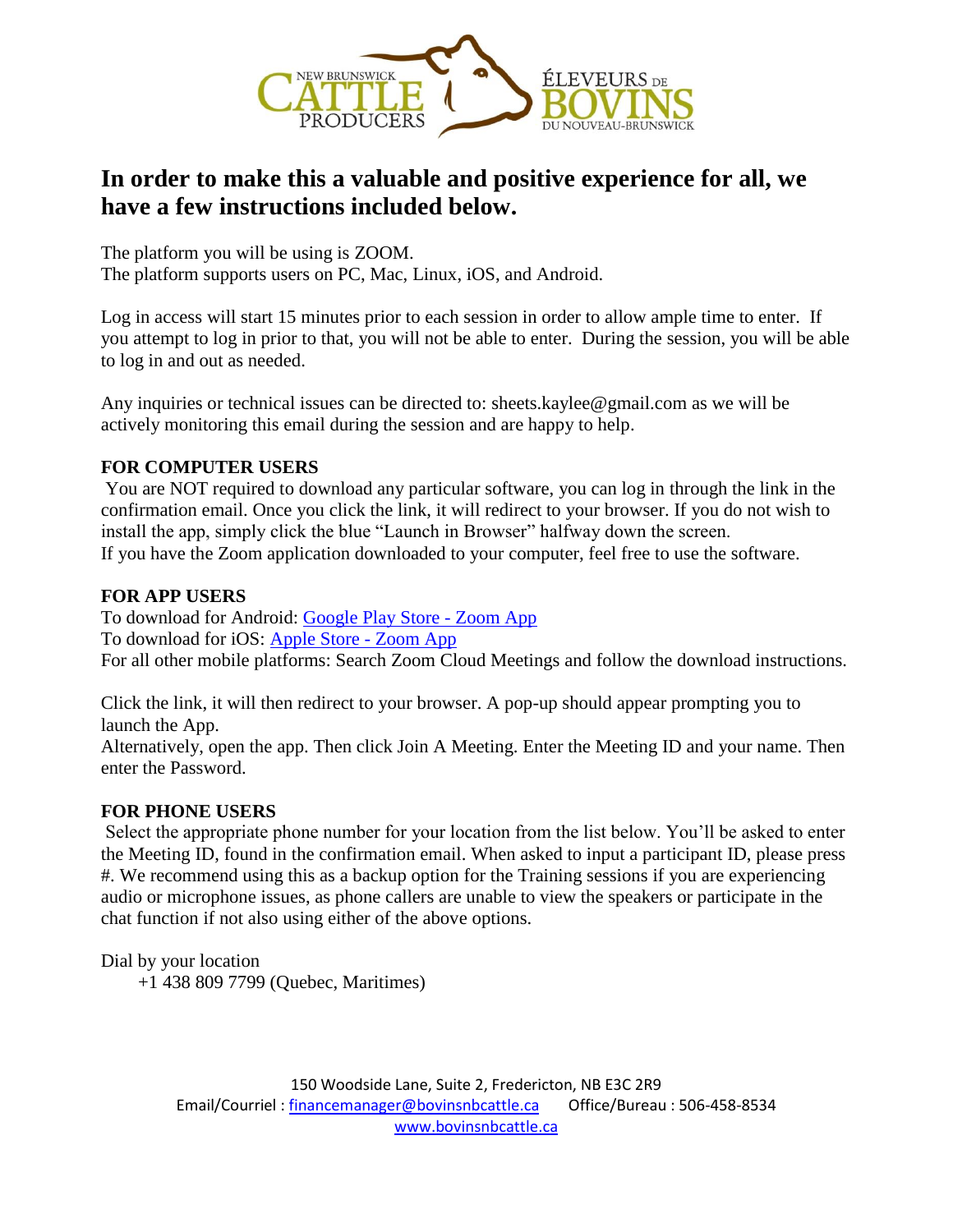

# **Regional Meeting Schedule**

Please review the following list of meeting events closely to ensure that you attend the appropriate event for your region if you wish to participate in the nomination process for Regional Director. Producers are welcome and encouraged to attend as many or all of the regional meetings as they wish. For more information or to register for any of these events please call Brenda at 506-458-8534 or email [financemanager@bovinsnbcattle.ca](mailto:financemanager@bovinsnbcattle.ca)

- **1. Regions 5, 6: Kent, Westmorland & Albert Counties Date:** Tuesday, January 26, 2021 **Time:** 8:00pm – 10:00pm **Note:** Simultaneous Translation Will Be Provided **Zoom Link:** <https://zoom.us/j/99287170304?pwd=bCtsQjF0Mi9wZ3VxYklxdWsxR2gwQT09> **Meeting ID:** 992 8717 0304 **Passcode:** 320958
- **2. Region 8**: **Kings & Saint John Counties Date:** Wednesday, January 27, 2021 **Time:** 8:00pm – 10:00pm **Zoom Link:** <https://zoom.us/j/93902996439?pwd=ZnRzejNTdzFzb3NFS2V3M2dDYllTdz09> **Meeting ID:** 939 0299 6439 **Passcode:** 010642
- **3. Regions 1, 2, 7: Victoria, Carleton, York, Sunbury, Queens & Charlotte Counties Date:** Thursday, January 28, 2021 **Time:** 8:00pm – 10:00pm Zoom Link: <https://zoom.us/j/97692999069?pwd=UDZaSzB0VVkzcjdKUkMwRkczTkxvQT09> **Meeting ID:** 976 9299 9069 **Passcode:** 508294
- **4. Region 3, 4 – Madawaska, Restigouche, Gloucester & Northumberland Counties Date:** Saturday, January 30, 2021 **Time:** 10:00am to 12:00pm **Note:** Simultaneous Translation Will Be Provided **Zoom Link:** <https://zoom.us/j/96639656937?pwd=dlFVTy9LYnViKzhnU3ZOVlJ5dk9ZUT09> **Meeting ID:** 966 3965 6937 **Passcode:** 034347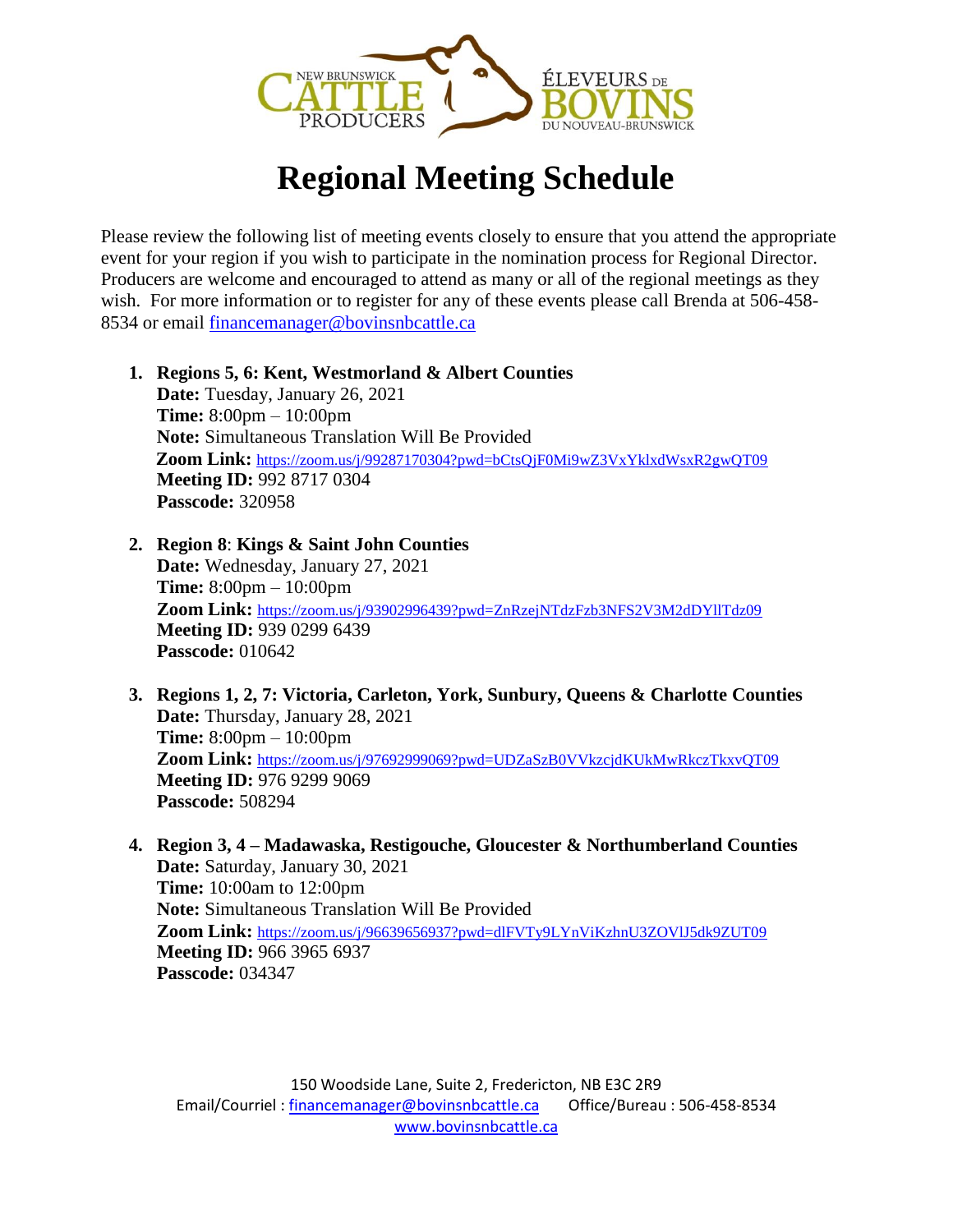

# **Regional Meeting Agenda**

- 1. Welcome and Approval of agenda
- 2. Review minutes of previous meeting
- 3. Business arising from minutes
- 4. Chairman's Update
- 5. Review of Financial Statements
- 6. Review Annual Budget
- 7. Nomination of directors, if required
- 8. Question & Answer, Discussion Period
- 9. Adjourn